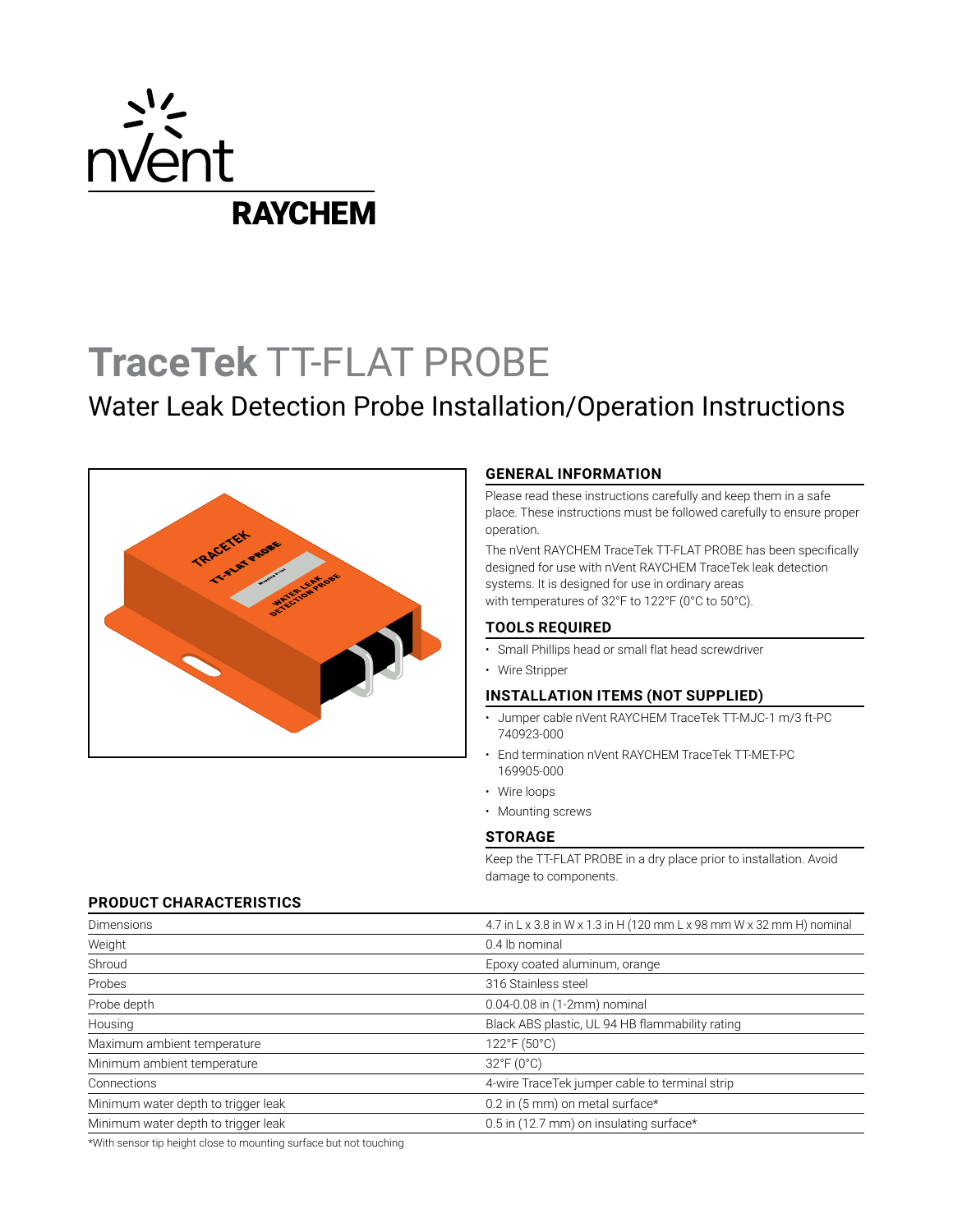# **Installing the TT-FLAT PROBE**

# **Note: To avoid damage to the TT-FLAT PROBE, store the unit in its packaging until ready to install.**

# **Selecting the mounting location**

The TT-FLAT PROBE is for use in ordinary areas. Choose a location that is expected to accumulate fluid in the event of a water leak, for example a drip pan or sump.

When mounted on a metal surface (e.g. a drip pan) minimum water depths of approximately 0.2 in (5 mm) may be required for leak detection. If the TT-FLAT PROBE is mounted on an insulating surface, minimum water depths of approximately 0.5 in (12.7 mm) may be required for leak detection.

## **Preparing the jumper cable segments for wiring to the terminal strip**

- Cut in half the 3 foot modular jumper cable (TT-MJC-1M/3ft-PC part # 740923-000).
- The jumper cable segment with the female connector end is intended for wiring use on the terminal strip labeled OUT.
- The jumper cable segment with the male connector end is intended for wiring use on the terminal strip labeled IN.
- To prepare the jumper cable segment for wiring use, remove 2 inches of the outer (clear) jacket from the cut end, in order to provide enough slack for wire connection to the terminal strip.
- Also strip 0.5 in (12.7 mm) of insulation from the end of each colored wire.

# **Connecting the TT-FLAT PROBE to TraceTek jumper cable**

• Remove the screw that secures the bottom cover of the unit (see Figure 1). Set cover aside, being careful not to lose the screw. Loose plastic tie wraps may be found inside the unit, set them aside for later use to provide strain relief on cable wiring.

# **Single end of line probe wiring connections**

- If the TT-FLAT PROBE is being used as a single probe (or as the last component of a larger chain), refer to Figure 2A for guidance in making proper wiring connections.
- Connect the colored wires in the jumper cable segment with the male connector end per the Yellow (Y), Black (B), Red (R ), Green (G) markings next to the terminal strip labeled IN.
- Push the lever lock to open the terminal strip and insert the wire end completely until it stops, then release the lever lock.
- Gently pull each wire to verify it is captured by the lever lock.
- Verify the wire connection quality by checking continuity.
- Create two wire loops, and install them on the terminal strip labeled OUT per the Illustration. One loop connects Yellow (Y) and Black (B), the other Red (R) and Green (G).

 **Note: Instead of using two wire loops, a segment of modular jumper cable and an end termination (TT-MET-PC) can be used as an alternative wiring connection to the terminal strip labeled OUT. See Figure 2B. This installation method allows for future extension of the system.**

**The modular jumper cable is connected to the terminal strip labeled OUT position as shown in Figure 3.**

**Push the lever lock to open the terminal strip and insert the wire end completely until it stops, then release the lever lock. Gently pull each wire to verify it is captured by the lever lock. Verify the wire connection quality by checking continuity.**



**Figure 1. Removing the screw that secures the bottom cover of the unit**



**Figure 2A. Single probe wiring configuration with wire loops on terminal strip labeled OUT**



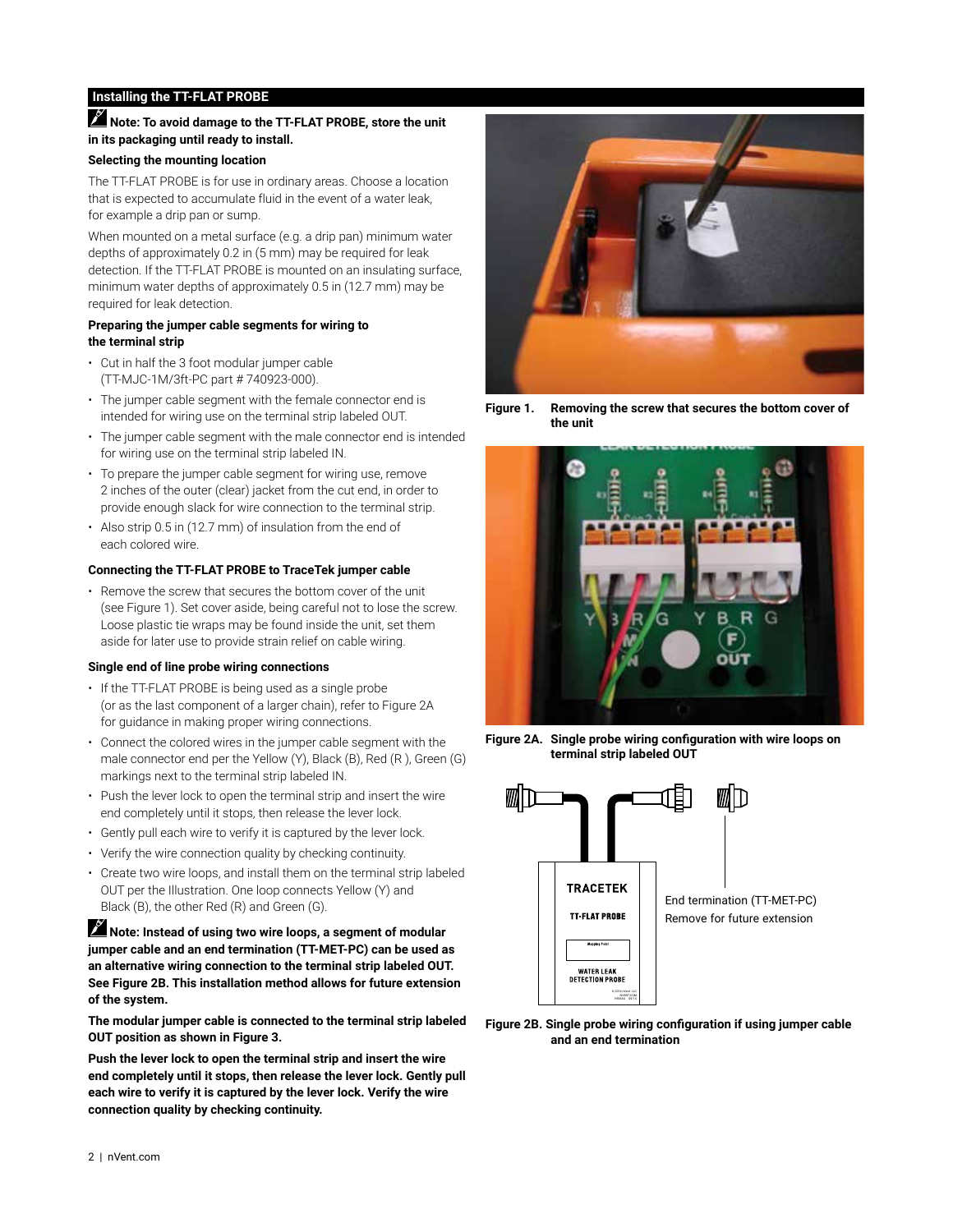#### **Multiple probe wiring connections**

- Refer to the Figure 3 for the wiring connections associated with use of the TT-FLAT PROBE in a chain of TraceTek leak detection cable or other TT-FLAT PROBE.
- Connect the colored wires in the jumper cable segment with the male connector end per the Yellow (Y), Black (B), Red (R), Green (G) markings next to the terminal strip labeled IN.
- Push the lever lock to open the terminal strip and insert the wire end completely until it stops, then release the lever lock.
- Gently pull each wire to verify it is captured by the lever lock.
- Verify the wire connection quality by checking continuity.
- For the next component in the chain (either another TT-FLAT PROBE or TraceTek leak detection cable) connect the colored wires in the jumper cable segment with the female end connector to the terminal strip labeled OUT.
- Connect the colored wires in the jumper cable segment per the Yellow (Y), Black (B), Red (R), Green (G) terminal strip markings.
- Push the lever lock to open the terminal strip and insert the wire end completely until it stops, then release the lever lock.
- Gently pull each wire to verify it is captured by the lever lock.
- Verify the wire connection quality by checking continuity.

#### **Applying strain relief**

Attach the provided plastic tie wrap to any connected jumper cable very close to interior side of the black wall of the unit. See the arrow on Figure 3 as a guideline for where to apply the tie wrap. Be sure to cut off excess portions of the tie wrap once secured to the cable, so that the rear cover can easily be reinstalled.

#### **Putting the rear cover back on the TT-FLAT PROBE**

Carefully position the rear cover with the screw hole properly aligned over the TT-FLAT PROBE body. Gently install the screw and tighten the screw to secure the bottom cover.

#### **Mounting the TT-FLAT PROBE in position**

The orange frame has been constructed with holes on each side to allow bolts or screws to secure the unit to the mounting surface. Alternately, adhesive could be used to secure the frame to the mounting surface.

If appropriate, the TT-FLAT PROBE can rest loosely on the mounting surface.

Verify prior to mounting the unit that the probe tips are at desired height above the floor surface.

#### **Mapping point identified**

It is recommended to characterize the mapping point information for the TT-FLAT PROBE. With the nVent RAYCHEM TraceTek TTDM-128 master module powered on and all TraceTek cabling connected to the TT-FLAT PROBE, temporarily short the two metal probes on the TT-FLAT PROBE (for example, with a screwdriver). Be sure to maintain this temporary short for 20 seconds, which is long enough for the TTDM-128 master module to identify the leak location length. Write this length on the TT-FLAT PROBE label in the white mapping point area for future reference.



**Figure 3. Multiple probe wiring configuration and suggested tie wrap location**